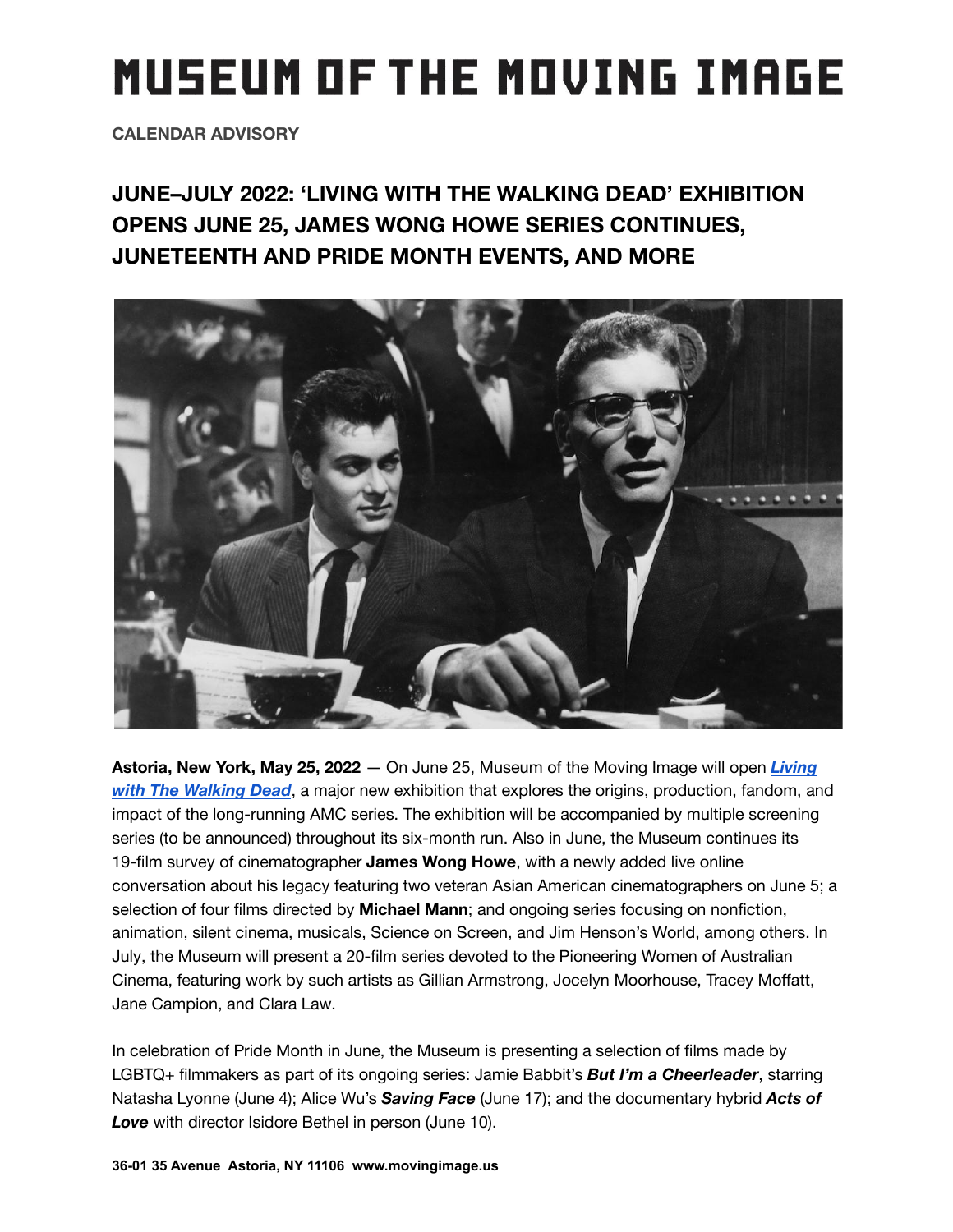On the weekend of June 17–19, the Museum invites families to a celebration of Juneteenth featuring an open mic, scavenger hunt, media-making, and social media activities inspired by the 2009 Disney animated film *The Princess and the Frog*.

Newly added: June 4–July 31, the 45-minute **Museum Experience Tour**, led by a Museum educator and presented in Spanish or Urdu, offers an introduction to the moving image and an overview of the Museum's galleries and interactive stations. Saturdays at 1:00 p.m. in Urdu. Sundays at 1:00 p.m. in Spanish. Tickets are \$5 per participant (in addition to general admission).

Please see below for an overview of major programs and exhibitions in June and July. (A daily schedule of all June 2022 programs is available [here](https://movingimage.us/events/month/2022-06/?tribe_filterbar_category_custom%5B0%5D=253&tribe_filterbar_category_custom%5B1%5D=230)). Additional programs may be added as they are confirmed. Please check [www.movingimage.us](http://www.movingimage.us) for current schedules, changes, and announcements.

With New York City's COVID-19 alert level set at high, the Museum is requiring all visitors to wear face masks (ages 2+) throughout the building. Please review all visitor safety guidelines [here.](https://movingimage.us/visit/safety-2021#:~:text=Read%20all%20our%20guidelines%20for%20safety)

CURRENT AND UPCOMING EXHIBITIONS AND INSTALLATIONS For a full list of current exhibitions, visit [movingimage.us/whats-on/exhibitions/](https://movingimage.us/whats-on/exhibitions/)

## *Living with The Walking Dead*

## JUNE 25, 2022–JANUARY 1, 2023

Since 2010, the AMC original series *The Walking Dead* has gripped the hearts of viewers with its tale of survivors in a postapocalyptic world plagued by the flesh-eating undead. The series draws on cinematic genre conventions but uses the expansive scope of television to depict how, in the aftermath of societal collapse, people find new ways of creating community, with threats coming from both the living and the dead. Opening as the series nears its conclusion, this major new exhibition addresses the origins, production, fandom, and impact of *The Walking Dead*, one of the most watched shows in the history of cable television. *Living with The Walking Dead* explores the cinematic and literary antecedents of the series, including Robert Kirkman's comic books, and the unique innovations it has contributed to onscreen depictions of the zombie apocalypse, with its wide-ranging story of survival and diverse cast of characters. The exhibition includes such production material as original costumes and props, concept art, storyboards, scripts, and a wealth of prosthetic makeup used to transform cast members into vividly realized undead walkers, largely using practical effects. Living with The Walking Dead *is organized by Museum of the Moving Image, and presented with support from AMC Networks*. Press [release](https://movingimage.us/wp-content/uploads/2022/04/pressrelease-living-with-TWD_20220414.pdf) | [More info](https://movingimage.us/event/living-with-the-walking-dead/)

# *Twitch, Pop, Bloom: Science in Action*

## MAY 5–JULY 17

# **On June 16, 6:00 p.m., a reception with live performance by musicians Will Epstein and Fast Forward, and drinks from Enlightenment Wines and Ghia**

A selection of nine short films, all produced for scientific education and entertainment between 1904 and 1936, are presented on a loop in the Museum's video screening amphitheater in two distinct programs: "In the Lab" and "In the Field" (the latter program begins June 16). While depicting actions of the natural world such as bacteria wiggling, roses unfurling, mouse cells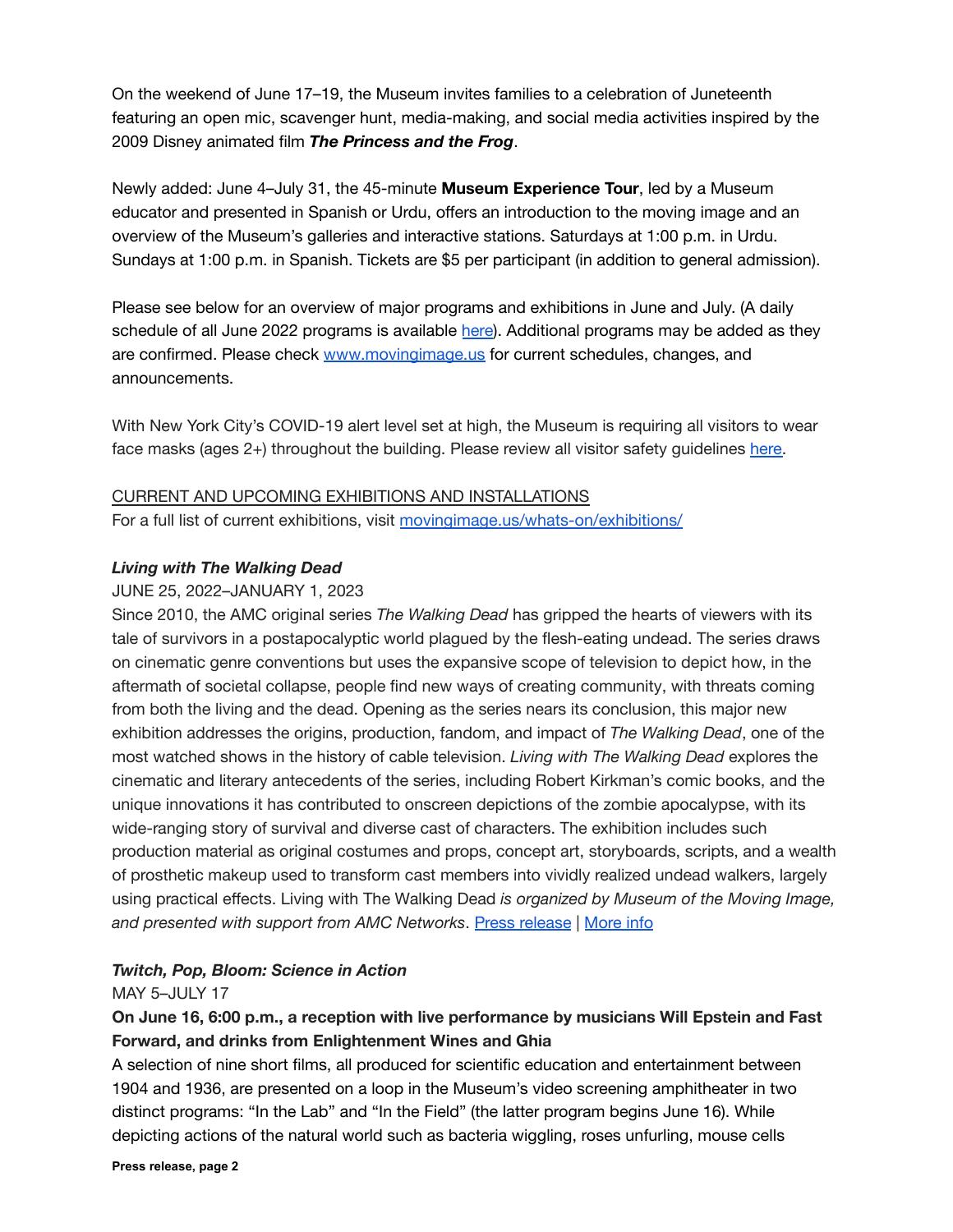drinking, and starlings nesting, the films in *Science in Action* also reveal their makers' developed aesthetic sensibility, in part due to these scientists' interest in communicating scientific ideas to those outside the bounds of professional communities. Filmmakers featured include Lucien Bull, F. Percy Smith and Mary Field, Jean Comandon, László Moholy-Nagy, and Oliver Pike. Among the work selected are some of the first films utilizing time-lapse, slow motion, and micro-cinematography; one of the earliest color films; one critical to the rapid diagnosis of disease; and popular early nature films. Organized by Sonia Epstein, Associate Curator of Science and Film. Presented with support from the Alfred P. Sloan Foundation. [More info](https://movingimage.us/event/twitch-pop-bloom-science-in-action/)

## *The Jim Henson Exhibition*

## **ONGOING**

Featuring nearly 300 objects, this exhibition reveals how Jim Henson and his team of builders, performers, and writers brought to life the enduringly popular worlds of *The Muppet Show*, the Muppet movies, *Sesame Street*, *Fraggle Rock*, *The Dark Crystal,* and *Labyrinth*. It also includes material from Henson's experimental film projects and his early work, presenting him as a restlessly creative performer, filmmaker, and technical innovator. [More info](https://movingimage.us/event/the-jim-henson-exhibition/)

**NEW:** The Museum now offers family-friendly tours of *The Jim Henson Exhibition* led by Museum educators, Saturdays and Sundays at 3:00 p.m. Tickets: \$5 (in addition to general admission). [Tour](https://movingimage.us/event/30518/2022-05-07/) [info.](https://movingimage.us/event/30518/2022-05-07/)

Please note: *The Jim Henson Exhibition: Imagination Unlimited*, a traveling version of this exhibition is on view through August at [The Contemporary](https://www.thecjm.org/exhibitions/157) Jewish Museum in San Francisco.

## *Tales in the Holoverse*

# MAY 27–AUGUST 21 in the Amphitheater Gallery

MoMI is collaborating with the technology studio Scatter to create *Tales in the Holoverse*, a community storytelling XR project where Museum visitors are invited to contribute their likeness and share stories about the challenges they experienced over the last two years, as 3D holograms in an immersive, virtual world. The project explores new visual storytelling techniques using cutting-edge technology built on social gaming platforms to explore the future of immersive experiences and the moving image. *Presented with support from The John S. and James L. Knight Foundation*.

## *Behind the Screen*

## ONGOING

The Museum's core exhibition immerses visitors in the creative and technical process of producing, promoting, and presenting films, television shows, and digital entertainment. Hands-on interactive experiences offer opportunities to create short animations, dub your voice into a famous film or TV scene, experiment with sound effects and film music, and more. [More info](https://movingimage.us/event/behind-the-screen/)

## MAJOR SCREENING SERIES

## **How It's Done: The Cinema of James Wong Howe**

## THROUGH JUNE 26

Born at the dawn of the 20th century in China and arriving in the United States as a young child, James Wong Howe would come of age within and alongside Hollywood, serving as one of the industry's major stylistic and technical innovators from the early 1920s through the mid-1970s. One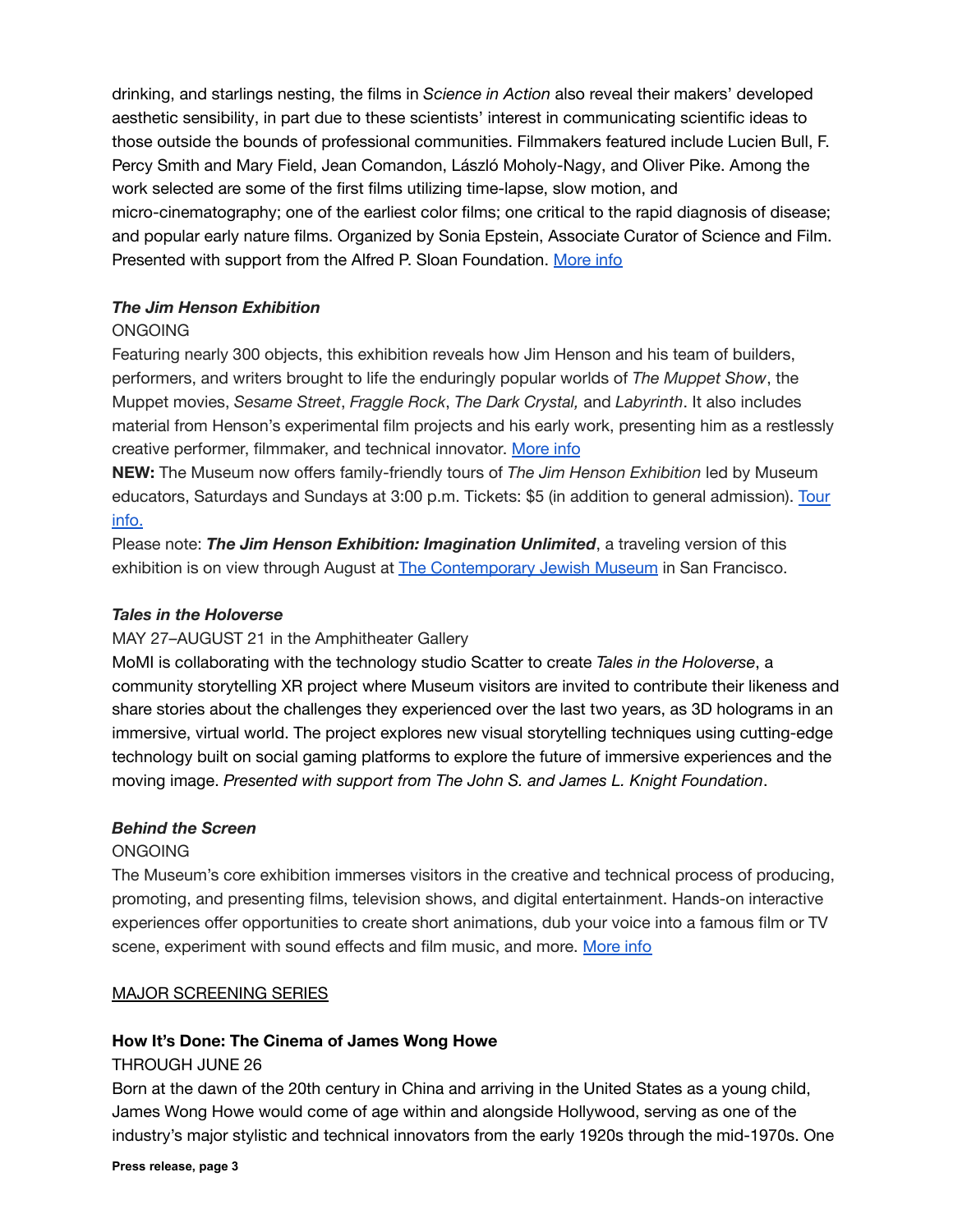of the few Chinese immigrants in the nascent industry, Wong Howe hustled, labored, and apprenticed his way to being a studio contract cameraman and cinematographer for the early part of his career, eventually becoming a highly sought-after freelancer, working on a string of late-career hits such as *Picnic*, *Sweet Smell of Success*, and *Hud* (for which he took home his second Academy Award). He was among the first to utilize deep focus, tracking shots, crane shots, and dolly shots, but his innovations never called attention to themselves, lest the images distract from the story rather than help it come to life. Discovering or revisiting the work of James Wong Howe is to encounter one exquisite choice after another. The Museum will present 19 films shot by Howe, most in 35mm. Upcoming films include: *Bell, Book and Candle* (1958), *Mantrap* (1926), *The Hard Way* (1943), *Go, Man, Go* (1954), *Transatlantic* (1931), *The Power and the Glory* (1933), *Hangmen Also Die!* (1943), *Kings Row* (1942), *They Made Me a Criminal* (1939), *Peter Pan* (1924, with live music), *Pursued* (1947), *Picnic* (1955), *Sweet Smell of Success* (1957), **Seconds** (1966), and **Funny Lady** (1975). [Press release](https://movingimage.us/wp-content/uploads/2022/04/press_release_james-wong-howe_20220421.pdf) | [Program info](https://movingimage.us/series/james-wong-howe/)

Related event: On Sunday, June 5 at 7:00 p.m. ET, notable Asian American cinematographers **Michael Goi** (*American Horror Story*) and **Eric Lin** (*The Sound of Silence*) will discuss how James Wong Howe's legacy influenced their careers in a live online discussion moderated by Assistant Curator of Film Edo Choi. [Free with RSVP](https://docs.google.com/forms/d/e/1FAIpQLSc64mVi-5vnqjJHf-JxfO9fQ0sgzoL1KMPaqm5h8U1GD37TJA/viewform) (online event).

#### **Mann to Mann: The Manly Melodramas of Michael Mann**

#### MAY 27–JUNE 12

Kicking off Memorial Day weekend, this mini retrospective celebrates beloved Hollywood auteur Michael Mann's affinity for emotive, often operatic hetero-male relationships on screen. Each film in the series is centered around a deeply, if uneasily, bonded dude duo. Mann to Mann includes four of the director's most bracing, stylized movies, made between 1995 and 2006 and featuring such stars as Al Pacino, Robert De Niro, Tom Cruise, Jamie Foxx, Russell Crowe, and Colin Farrell in some of their most intense, fragile-macho roles. With all films presented in 35mm, the series includes *Miami Vice* (2006), *The Insider* (1999), *Heat* (1995), and *Collateral* (2004). [Series info](https://movingimage.us/series/mann-to-mann-the-manly-melodramas-of-michael-mann/)

#### **Pioneering Women of Australian Cinema**

#### JULY 21–AUGUST 14

Museum of the Moving Image will present a 20-film screening series featuring visionary independent female artists who, in the 1980s and '90s, helped define a new era in Australian cinema. The program includes such titles as *Celia* (1989), the debut feature by Ann Turner; Gillian Armstrong's *My Brilliant Career* (1979), the first Australian feature directed by a woman since those made by the McDonagh sisters in the early 1930s; *Starstruck* (1982), Armstrong's sophomore feature; Jane Campion's 1988 film *Sweetie*; Tracey Moffatt's *BeDevil* (1993), the first feature directed by an Indigenous Australian woman; *Only the Brave* (1994), Ana Kokkinos's uncompromising debut; *Floating Life*, a Silver Leopard recipient at the 1996 Locarno Film Festival from Hong Kong–raised Clara Law; Laurie McInnes's 1993 debut feature *Broken Highway*; *The Big Steal* (1990), directed by Nadia Tass; and Jocelyn Moorhouse's 1991 feature *Proof*. The series brings together the work of widely celebrated directors and others who remain unknown to American audiences. Most of the films will be imported from Australia, offering a rare opportunity for these works to be seen in the United States. This series is co-presented with the Australian International Screen Forum. Pioneering Women in Australian Cinema is presented with support from Australian Consul-General in New York, The Hon. Nick Greiner AC with additional support from the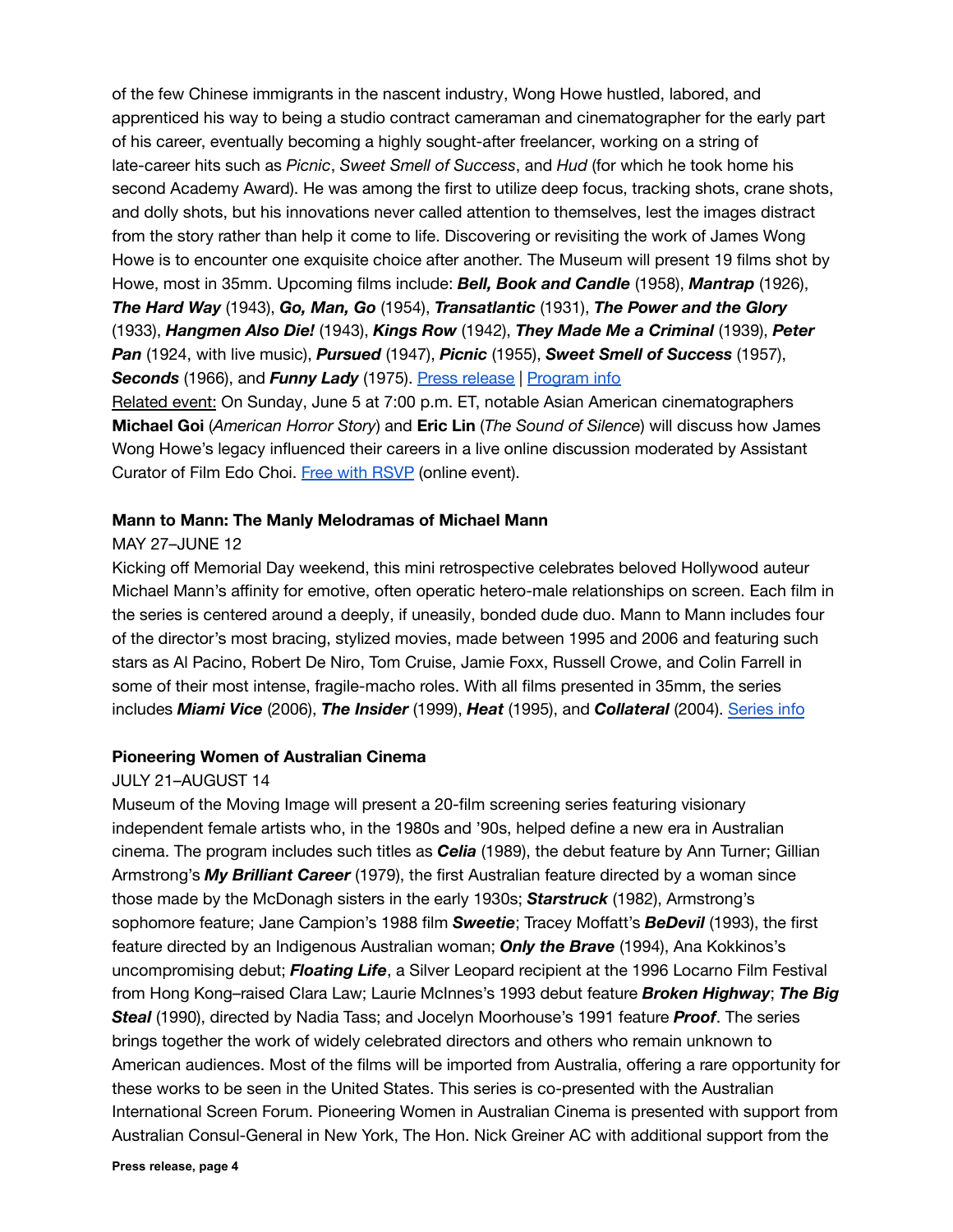National Film and Sound Archive of Australia and Australian International Screen Forum. [Press](https://movingimage.us/wp-content/uploads/2022/05/pressrelease-pioneering-women-20220513.pdf) [release](https://movingimage.us/wp-content/uploads/2022/05/pressrelease-pioneering-women-20220513.pdf)

#### HIGHLIGHTED EVENTS + ONGOING SERIES

WORLD OF ANIMATION

## *Panda! Go Panda!*

SATURDAY, MAY 28, 1:00 P.M.

FRIDAY, JUNE 3, 3:00 P.M.

Dir. Isao Takahata. Japan, 1972, 79 mins. DCP. Presented in English. An early classic from animation legends Isao Takahata and Hayao Miyazaki, before they founded Studio Ghibli, this charming family film about a young girl who befriends a Papa panda and his son celebrates its 50th anniversary. Recommended for all ages. [Series info](https://movingimage.us/series/world-of-animation/)

#### JIM HENSON'S WORLD

#### **A Henson Broadway Tribute**

#### **Hosted by Craig Shemin, President of The Jim Henson Legacy**

SATURDAY, JUNE 4, 1:00 P.M.

FRIDAY, JUNE 10, 2:30 P.M.

In honor of Broadway's Tony Awards (to be presented on June 12), the Museum will highlight some of the greatest Muppet moments that feature legendary stars and memorable songs of musical theater. Julie Andrews, Joel Grey, Carol Channing, Pearl Bailey, Ethel Merman, Ben Vereen, Bernadette Peters, Valerie Harper, and Liza Minnelli are among the guest stars. The program runs approximately 80 minutes. [Series info](https://movingimage.us/series/jim-hensons-world-2020/)

#### DISREPUTABLE CINEMA

#### *But I'm a Cheerleader*

#### SATURDAY, JUNE 4, 6:00 P.M.

Dir. Jamie Babbit. 2000, 84 mins. DCP. With Natasha Lyonne, Clea DuVall, RuPaul, Cathy Moriarty, Melanie Lynskey, Michelle Wiliams, Bud Cort. Megan (Lyonne) believes she's leading the perfect American life. She has good grades. She goes to church. She's a cheerleader. But her family and friends all believe she's gay. Megan is sent to a gay conversion camp under the watch of Mary Brown (Cathy Moriarty), who promises to have Megan saying "straight is great" in no time—yet Megan seems oddly drawn to rebellious Graham (Clea DuVall). The cult fervor for this early 2000s video store queer favorite remains as strong as ever thanks to its streaks of black humor, John Waters–inspired aesthetic and color palette, and sincere performances from its romantic leads. [Series info](https://movingimage.us/series/disreputablecinema/)

#### NEW ADVENTURES IN NONFICTION

#### *Acts of Love*

## **With director Isidore Bethel in person**

FRIDAY, JUNE 10, 7:30 P.M.

Dirs. Isidore Bethel, Francis Leplay. 2021, 71 mins. In the faded light of a relationship with an older man, Isidore moves to Chicago and starts using dating apps to meet strangers—on camera—who become his collaborators on this unconventional hybrid film. Throughout, the filmmaker takes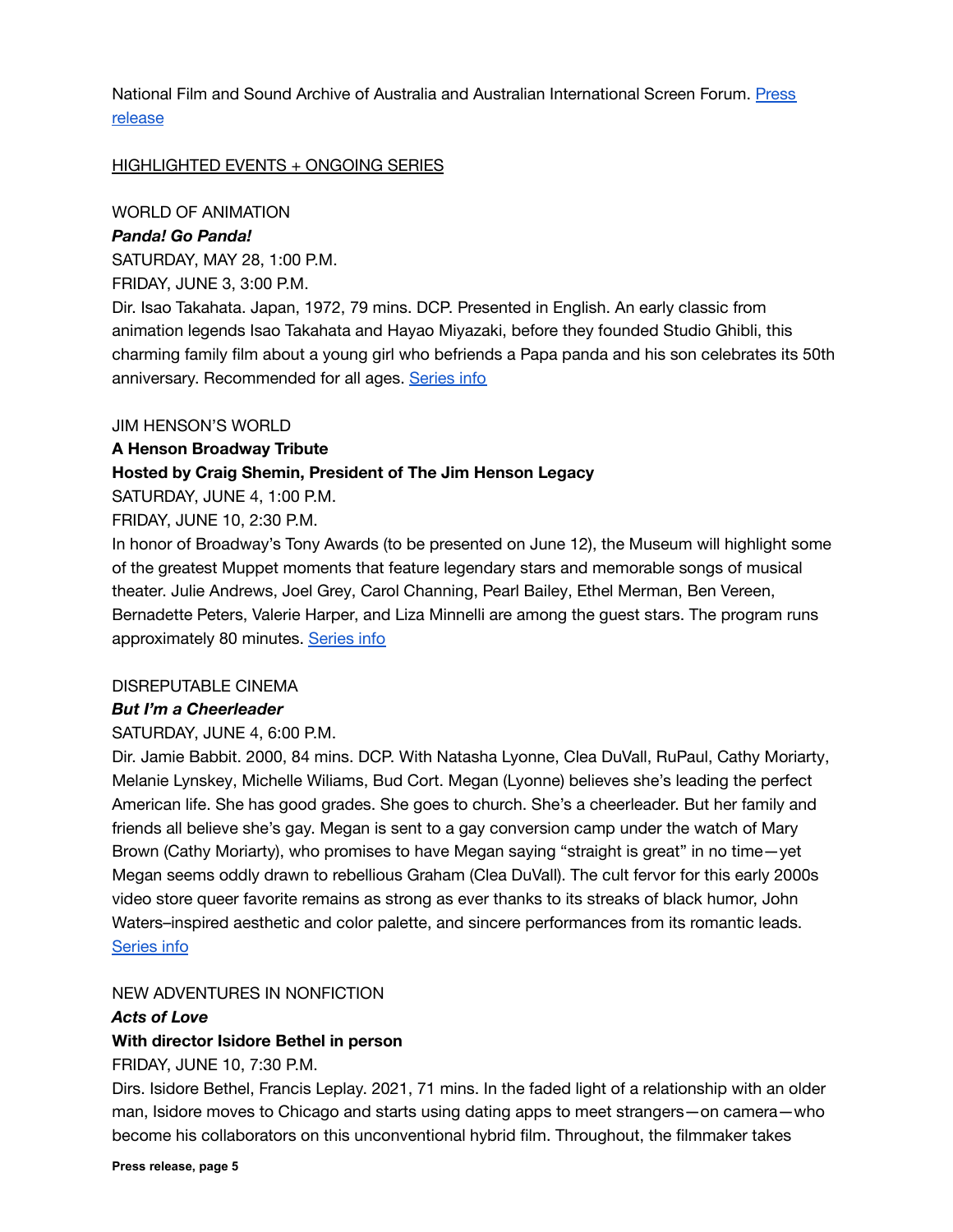phone calls from his mother (who is unsparing in her thoughts about his endeavor), while also floating cinematic messages to his past love. A singular work of exploration and confession, rawness and guardedness, *Acts of Love* follows its own path towards the universally elusive matters of the heart. [Series info](https://movingimage.us/series/new-adventures-in-nonfiction/)

#### ALWAYS ON SUNDAY: GREEK FILM SERIES / PREVIEW SCREENING

## *Apples*

## SUNDAY, JUNE 12, 4:00 P.M.

Dir. Christos Nikou. 2020, 91 mins. DCP. With Aris Servetalis, Sofia Georgovassili. In Greek with English subtitles. In the midst of a frightening pandemic that causes sudden amnesia, a man named Aris awakens one morning with no memory of who he is. After no loved ones come forward to discharge him from the hospital, Aris enrolls in a program designed to help him build a new identity and reintegrate into society. In his remarkable feature debut, director Christos Nikou has created a poignant allegorical drama that uses a near-future dystopian conceit to question what it means to be human while also reflecting on memory, identity, and loss. Co-presented with the Hellenic Film Society USA. The film opens theatrically at the Quad on June 24, a Cohen Media release. [Series](https://movingimage.us/series/always-on-sunday-greek-film-series-2020/) [info](https://movingimage.us/series/always-on-sunday-greek-film-series-2020/)

#### QUEENS ON SCREEN

#### *Saving Face*

#### FRIDAY, JUNE 17, 7:30 P.M.

Dir. Alice Wu. 2004, 91 mins. DCP. A modern queer classic set in the Chinese American community in Flushing, Queens, the charming and emotional feature debut by Alice Wu (*The Half of It*) follows the burgeoning romance between two women—Wil (Michelle Krusiec), a surgeon, and Vivian (Lynn Chen), a dancer—and how it dramatically complicates their relationships with their families, especially when Wil's mother (the great Joan Chen) is unexpectedly forced to move in with her. Deeply moving, often funny, and richly observed, *Saving Face* is a tender American romantic comedy about the traditions and ties that continue to bind, filmed on location in Flushing and around the city. [Series info](https://movingimage.us/series/queens-on-screen/)

#### MUSICAL MATINEES

## *Funny Lady*

SATURDAY, JUNE 18, 12:30 P.M.

#### FRIDAY, JUNE 24, 3:00 P.M.

Dir. Herbert Ross. 1975, 136 mins. DCP. With Barbra Streisand, James Caan, Omar Sharif, Roddy McDowall, Ben Vereen. Though it was nominated for five Academy Awards, including for James Wong Howe's cinematography, this sequel to Barbra Streisand's breakout film, *Funny Girl*, was mostly roasted by critics. In hindsight, Herbert Ross's continuance of the Fanny Brice story was bolder than its trappings would indicate, and despite its 1930s setting, serves as a startlingly jaundiced look at its own time. It's also gorgeously shot by Wong Howe in what would be his last movie. Presented as part of the retrospective How It's Done: The CInema of James Wong Howe. [Series info](https://movingimage.us/series/musical-matinees/)

#### **Celebrate Juneteenth at MoMI**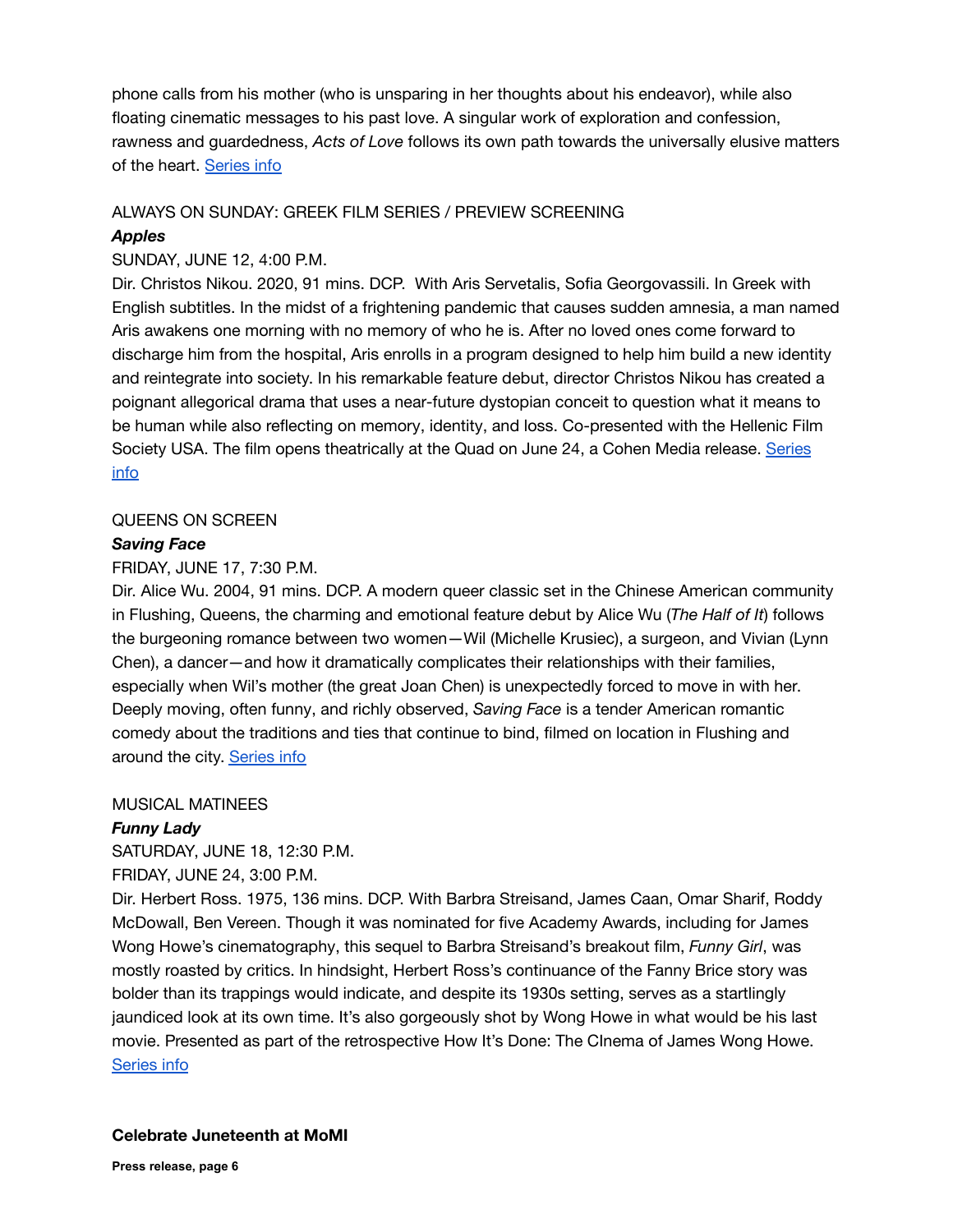## JUNE 17–19

*The Princess and the Frog* **screens June 17, 2:15 p.m. and June 19, 1:00 and 3:00 p.m.**

Celebrate Juneteenth, the national holiday marking the end of slavery in the United States, with a weekend of activities that celebrate Black American heritage, including screenings of the 2009 Disney animated film *The Princess and the Frog* (Dirs. Ron Clements, John Musker), which features the first African American Disney princess, Tiana, in a modern retelling of the classic Grimm fairy tale *The Frog Prince*. MoMI educators will lead families in activities such as an open mic, scavenger hunt, media-making in the new Moving Image Studio Lab space, and a social media challenge: "All weekend long, come dressed to impress in your most royally gorgeous outfit and you may be crowned Mx. Juneteenth by recording a video or GIF of yourself at MoMI and posting on TikTok or Instagram with the hashtag: #JuneteenthAtMoMI." [Event](https://movingimage.us/event/celebrate-juneteenth-at-momi/) info

## SILENTS, PLEASE!

## *Peter Pan*

SATURDAY, JUNE 25, 1:00 P.M. **With live piano accompaniment by Makia Matsumura** SUNDAY, JUNE 26, 1:30 P.M.

Dir. Herbert Brenon. U.S. 1924, 102 mins. 35mm. With Betty Bronson, Ernest Torrence, Cyril Chadwick, Virginia Brown Faire, Anna May Wong, Esther Ralston, George Ali, Mary Brian, Philippe De Lacey, Jack Murphy. Brenon's magical adaptation of J. M. Barrie's 1904 stage play *Peter Pan; or, the Boy Who Wouldn't Grow Up* disproves the film historical canard that the "filmed theater" of the silent era was somehow less cinematic than the montage film by leaning into its theatrical origins. Peter is played by a girl (then-unknown Bronson); the Darling family dog is an actor in full-body suit; and, as in a live performance, the audience is asked to clap to revive Tinker Bell (Browne Faire). In his fourth of eight collaborations with Brenon, Wong Howe's delicately balanced chiaroscuro would jumpstart his reputation as "Mr. Low-Key." [Series info](https://movingimage.us/series/silents-please/)

## *The Virgin Suicides*

# **Introduced by Hannah Strong, author of** *Sofia Coppola: Forever Young***, followed by a book signing**

## SUNDAY, JUNE 26, 1:00 P.M.

Dir. Sofia Coppola. 1999, 97 mins. With Kirsten Dunst, Josh Hartnett, Kathleen Turner, James Woods, Scott Glenn, Danny DeVito. A quintessential expression of turn-of-the-millennium malaise, Sofia Coppola's debut feature announced the arrival of a true American original. The director's singular ethereal style lends absurd humor, tragedy, and tenderness to novelist Jeffrey Eugenides's 1970s-set suburban story, which follows the coming-of-age of the four Lisbon sisters, particularly the mysterious Lux (a revelatory Dunst), kept under close watch by overprotective parents. Hannah Strong is the Digital Editor at *Little White Lies* magazine and a film critic who has written for *GQ, Vulture, The Guardian*, and others. *Sofia Coppola: Forever Young* is her first book.

# SCIENCE ON SCREEN: EXTINCTION AND OTHERWISE

Focusing on the theme of resurrection, these recent films explore real and surreal efforts to bring back dead species.

## *Holgut* **+** *Taxidermize Me*

SUNDAY, JULY 10, 6:00 P.M.

*Holgut.* Dir. Liesbeth De Ceulaer. 2021, 73 mins. DCP. In Russian and Sakha with English subtitles.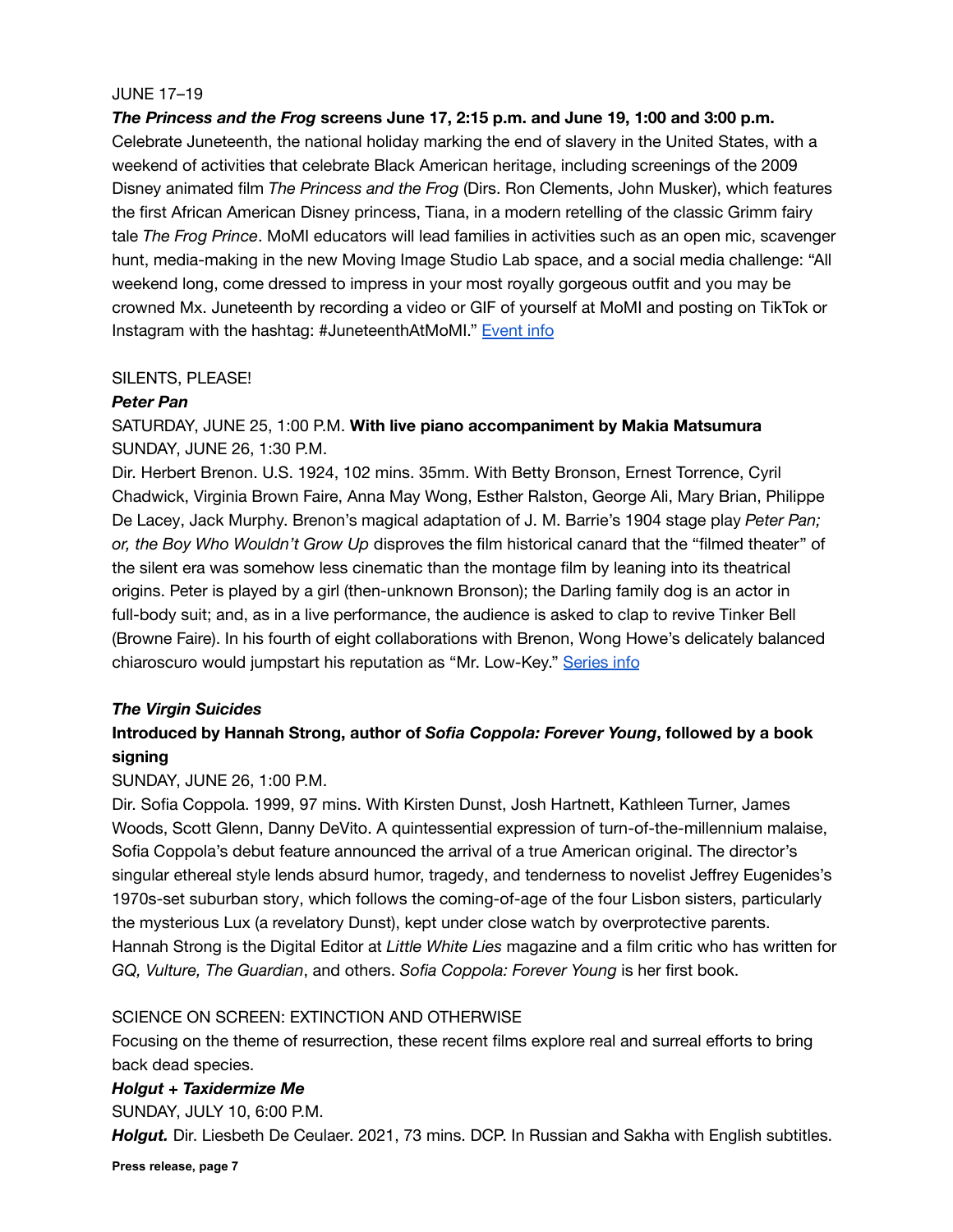In northern Siberia, two brothers are on a traditional hunt for wild reindeer, which have become scarce due to changing climate conditions. Meanwhile, when a wooly mammoth tusk emerges from the melting permafrost, a scientist hopes it will provide enough salvageable DNA to resurrect the storied beast. Award-winning filmmaker Liesbeth De Ceulaer's *Holgut* explores the mythical wildlife that live, lived, and may one day live again in the Siberian tundra. A documentary-fiction hybrid, *Holgut* received special mention at CPH: DOX, where it made its world premiere in collaboration with Visions du Réel.

Preceded by *Taxidermize Me*. (Dir. Marie Losier. 2021, 10 mins.) Marie Losier (*The Ballad of Genesis and Lady Jaye*) moves into Paris's fantastic Musée de la Chasse et de la Nature (Museum of Hunting and Nature) while the museum is closed to the public. In the presence of her 16mm camera, foxes, bears, bunnies, and birds, plus humans cloaked in glitter and furs, meld and reanimate one another.

**About Science on Screen:** Organized by the Museum's Associate Curator of Science and Film Sonia Epstein, this year-long Science on Screen series examines the struggle for species survival and life as it might be. Each event is accompanied by new articles authored by scientists and scholars on *[Sloan Science & Film](http://scienceandfilm.org)*. [Series info.](https://movingimage.us/series/extinction-and-otherwise/)

# # #

Top image: *Sweet Smell of Success* (Dir. Alexander Mackendrick. 1957) / courtesy of Park Circus.

#### **Press contacts:**

Tomoko Kawamoto, MoMI, [tkawamoto@movingimage.us](mailto:tkawamoto@movingimage.us) Sunshine Sachs for MoMI, [momi@sunshinesachs.com](mailto:momi@sunshinesachs.com)

#### **[PRESS IMAGES AND OTHER MATERIALS ARE AVAILABLE HERE \(PASSWORD: MoMIpress\)](https://movingimage.us/about/press-media/)**

#### MUSEUM INFORMATION

Museum of the Moving Image (MoMI) is the only institution in the United States that deals comprehensively with the art, technology, enjoyment, and social impact of film, television, and digital media. In its acclaimed facility in Astoria, New York, the Museum presents exhibitions; screenings; discussion programs featuring actors, directors, and creative leaders; and education programs. It houses the nation's largest collection of moving image artifacts and screens over 500 films annually. Its exhibitions—including the core exhibition *Behind the Screen* and *The Jim Henson Exhibition*—are noted for their integration of material objects, interactive experiences, and audiovisual presentations. For more information about the MoMI, visit [movingimage.us.](https://movingimage.us/)

Hours: Thursday, 2:00–6:00 p.m. Friday, 2:00–8:00 p.m. Saturday–Sunday, 12:00–6:00 p.m. Museum Admission: \$15 adults; \$11 senior citizens (ages 65+) and students (ages 18+) with ID; \$9 youth (ages 3–17). Children under 3 and Museum members are admitted free. Free gallery admission every Thursday, 2:00–6:00 p.m.

Address: 36-01 35 Avenue (at 37 Street), Astoria (Queens), NY, 11106 Subway: M (weekdays only) or R to Steinway Street. W (weekdays only) or N to 36 Ave. Program Information: Telephone: 718 777 6888; Website: movingimage.us Membership: https://movingimage.us/join-and-support/become-a-member/ or 718 777 6877